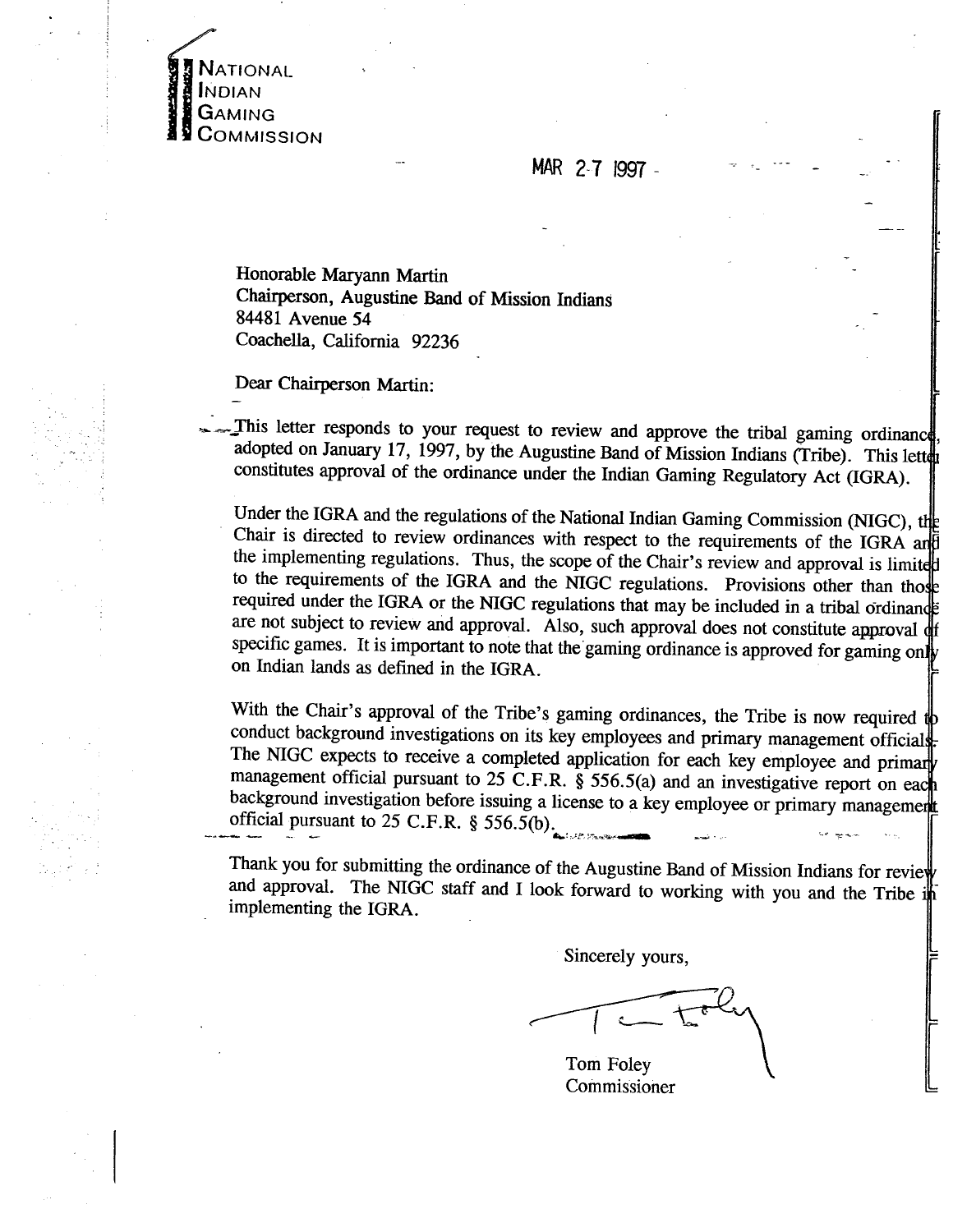14N 29 1997



# AUGUSTlNE BAND OF MISSION INDIANS

84481 Avenue 54 · Coachella, CA 92236 · (619) 398-4722 · Fax: (619) 398-4922 Chairperson: Maryann Martin

## RESOLUTION NO.

- WHEREAS, The Augustine Band Mission of Indians, (hereafter "Tribe or Band", is a federally recognized lndian Tribe, and
- WHEREAS, the General Council of the Augustine Band is the governing body of the Augustine Band of Indians, and
	- WHEREAS, the Tribe intends to engage in all legal forms of Class II gaming, and all legal forms of Class Ill gaming upon the negotiation of a tribal-state compact with the State of California, and
	- WHEREAS, the National lndian Gaming Commission has promulgated regulations containing explicit requirements concerning gaming, employee licensing, background checks, and related matters, and
	- WHEREAS, the Tribe wishes to ensure that its gaming operations comply with all regulations of the National lndian Gaming Commission, and
	- WHEREAS, the Tribe believes that the Commissions regulations will further enhance the Tribe's capability and will ensure that all gaming operations are operated efficiently and honestly, and
	- WHEREAS, the Tribe desires to designate the Augustine Police Department Background Unit to take fingerprints, and the National lndian Gaming Commission to process criminal history checks through the FBI on all key employees and primary management officials, and
	- WHEREAS, the Tribe desires to designate its tribal attorney on gaming matters, Mr. Eugene Madrigal, Esq. of the LAW OFFICE OF EUGENE R. MADRIGAL, 28581 Front Street, Ste. 208, Temecula, CA 92592, as its contact person and as its agent for the service of process for all official communications to and from the National lndian Gaming Commission;
	- NOW THEREFORE BE IT RESOLVED, that the General Council of the Augustine Band hereby enacts the Class II Gaming Ordinance attached hereto, and authorizes all action necessary to obtain approval from the National lndian Gaming Commission of the attached Gaming Ordinance.

# **CERTIFICATION**

This is to certify that the foregoing Class I1 Gaming Ordinance was duly adopted by the Augustine Band of Mission Indians on  $\frac{1}{17}$ 1997, by approval of tribal chairperson Maryann Martin, as the sole adult tribal member of the Augustine Band. This is to certify that the foregoing Class II Gaming Ordinance<br>adopted by the Augustine Band of Mission Indians on 1/17/<br>1997, by approval of tribal chairperson Maryann Martin, as the sole<br>member of the Augustine Band.<br>Ma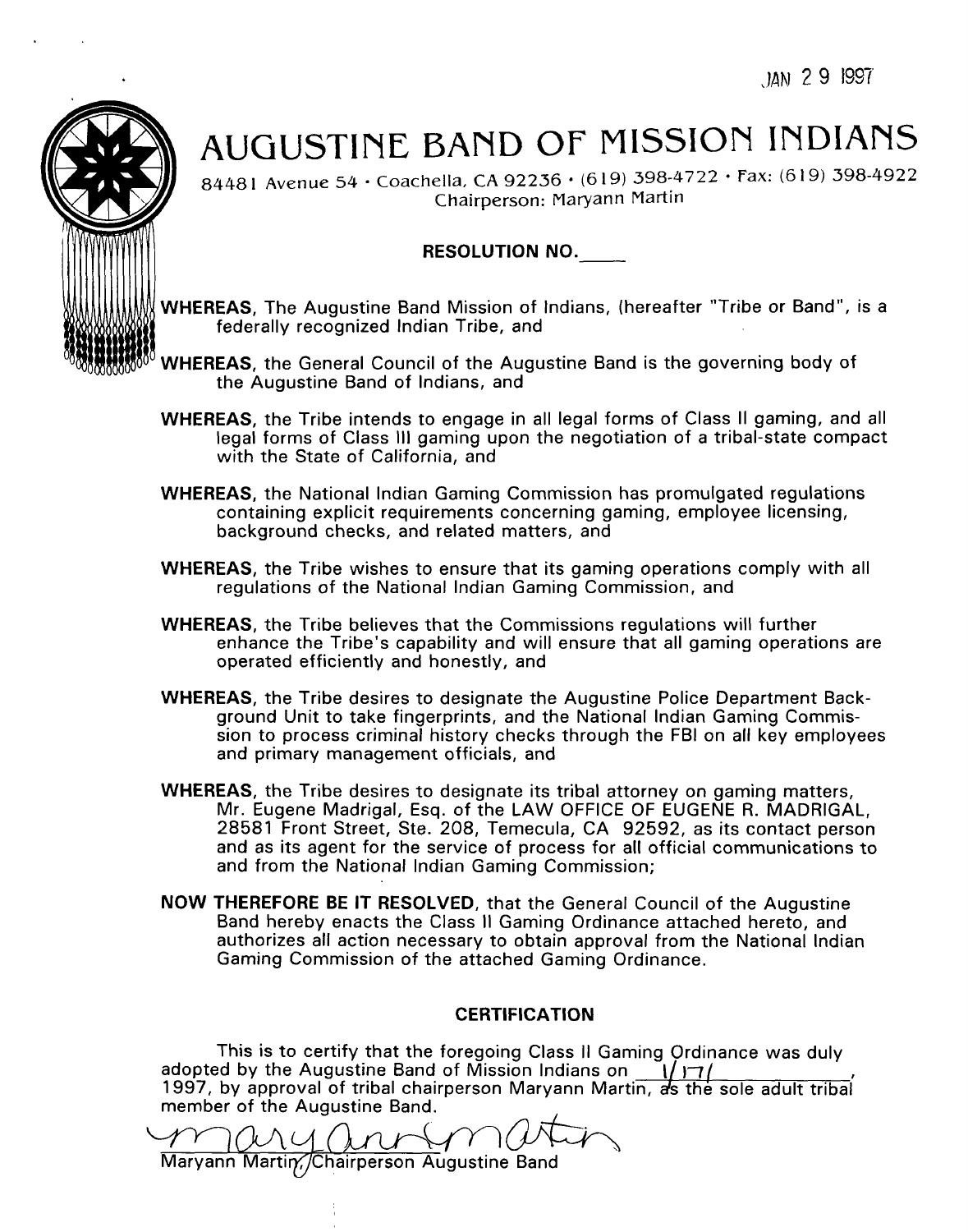#### **AUGUSTINE BAND OF MISSION INDIANS CLASS I1 GAMING ORDINANCE**

#### **I. Purpose**

**The Augustine Band of Mission Indians (hereafter "Triben** ) , **exercising its governmental powers as a sovereign Tribe to enact ordinances, hereby enacts this Ordinance in order to set the terms for the conduct of Class 11 gaming operations on tribal lands.** 

#### **11. Gamins Authorized**

**Class I1 gaming as defined in the Indian Gaming Regulatory**  Act. P.L. 100-447, 25 U.S.C. Section 2703 (8) ("IGRA") and by the **regulations promulgated by the National Indian Gaming Commission at 25 C.F.R. 502.3 (as published in the Federal Register at 57 FR 12382-12393, April 9, 1992) is hereby authorized.** 

#### **111. Ownership of Gaminq**

**The Tribe shall have the sole propriety interest in and responsibility for the conduct of any gaming operation authorized by this Ordinance.** 

#### **IV. Use of Gamina Revenue**

**A. Net revenues from class I1 gaming shall be used only for the following purposes: to fund tribal government operations and programs; provide for the general welfare of the Tribe and its members; promote tribal economic development; donate to charitable organization; or help fund operations of local government agencies.** 

**B. If the Tribe elects to make per capita payments to tribal members, it shall authorize such payment only upon approval of a plan submitted to the Secretary of Interior under 25 U.S.C. 2710 (b) (3).** 

#### **V. Audit**

**A. The Tribe shall cause to be conducted annually an independent audit of gaming operations and shall submit the resulting audit reports to the National Indian Gaming commission.** 

**B. All gaming related contracts that result in the purchase**  of supplies, services, or concessions in excess of \$25,000.00<sub>.</sub> **annually, except contracts for professional legal and accounting** ' **services, shall be specifically included within the scope of the audit that is described in subsection A above.**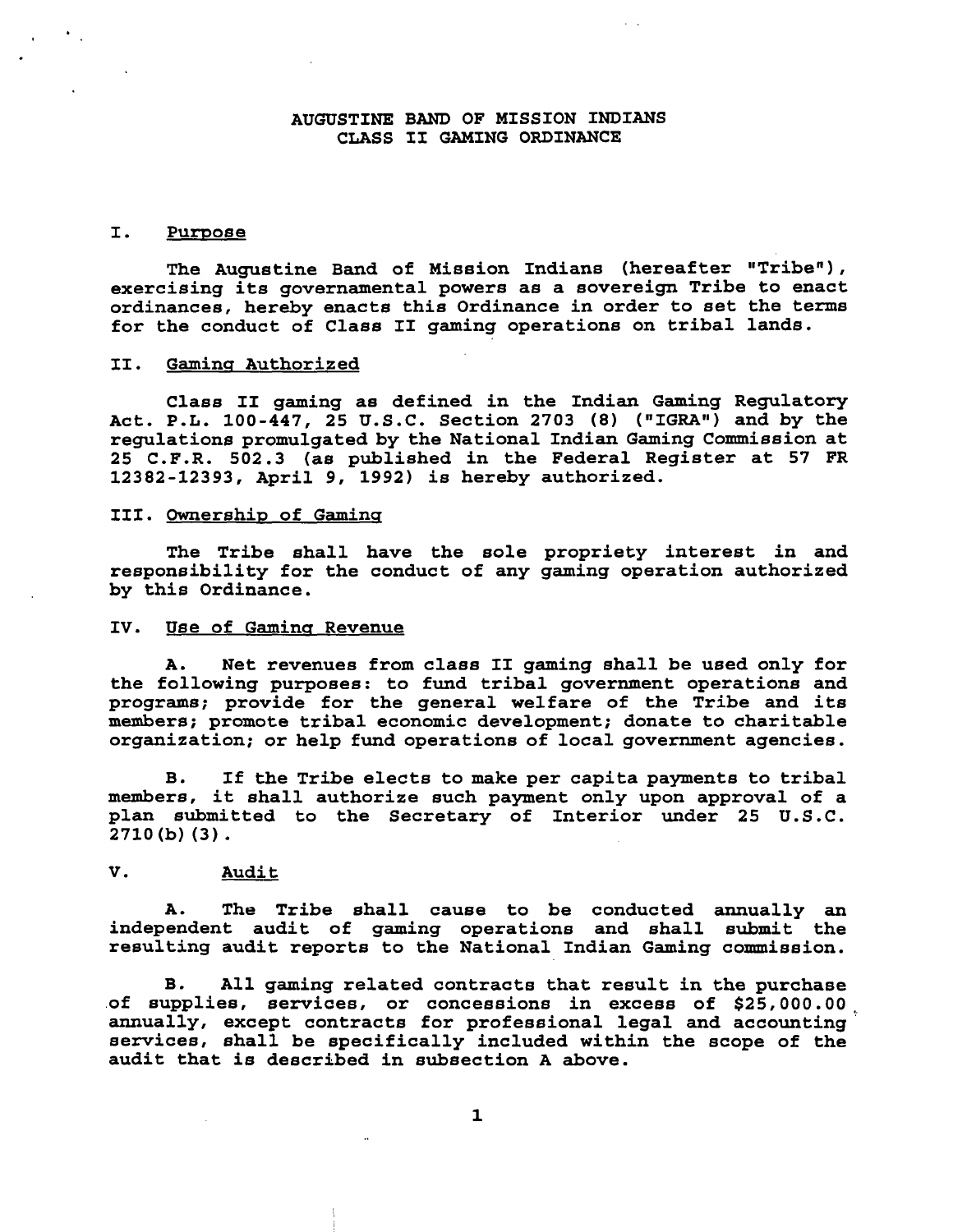#### **VI. Protection of the Environment and Public Health and Safety**

**Class I1 gaming facilities shall be constructed, maintained and operated in a manner that adequately protects the environment and the public health and safety.** - . -

### - .. **VII. Licenses for Key Employees and Primary Management Officials**

**The Tribe shall ensure that the policies and procedures set out in this section are implemented with respect to key employees and primary management officials employed at- any Class I1 gaming enterprise operated on Indian lands:** 

**A. Definitions** 

For the purposes of this section, the following **definitions apply:** - . **-,-** --

- **1. Key employee means** 
	- **(a) A person who performs one or more of the**  following functions: - .-
		-
		- (1) Bingo caller;<br>(2) Counting room super **(2) Counting room supervisor;**
		- **(3) Chief of security;**
		- **(4) Custodian of gaming supplies or cash;**
		- **(5) Floor manager;**
		- **(6) Pit boss;**
		- **(7) Dealer;**
		- **(8) Croupier;**
		- **(9) Approval of credit; or**
		- **(10) Custodian of gambling devices including**  persons with access to cash and accounting **records within such devices;**

-.

- **(b) If not otherwise included, any other person whose total cash compensation is in excess of**  \$ **50,000, per year; or**
- **(c) If not otherwise included, the four most highly compensated persons in- the gaming operation.**
- **(2)** Primary management official means
	- **(a) The person having management responsibility for a management contract;**
	- **(b) Any person who has authority;** 
		- **(1) To hire and fire employees; or**
		- **(2) To set up working policy for the gaming**

 $\overline{\mathbf{2}}$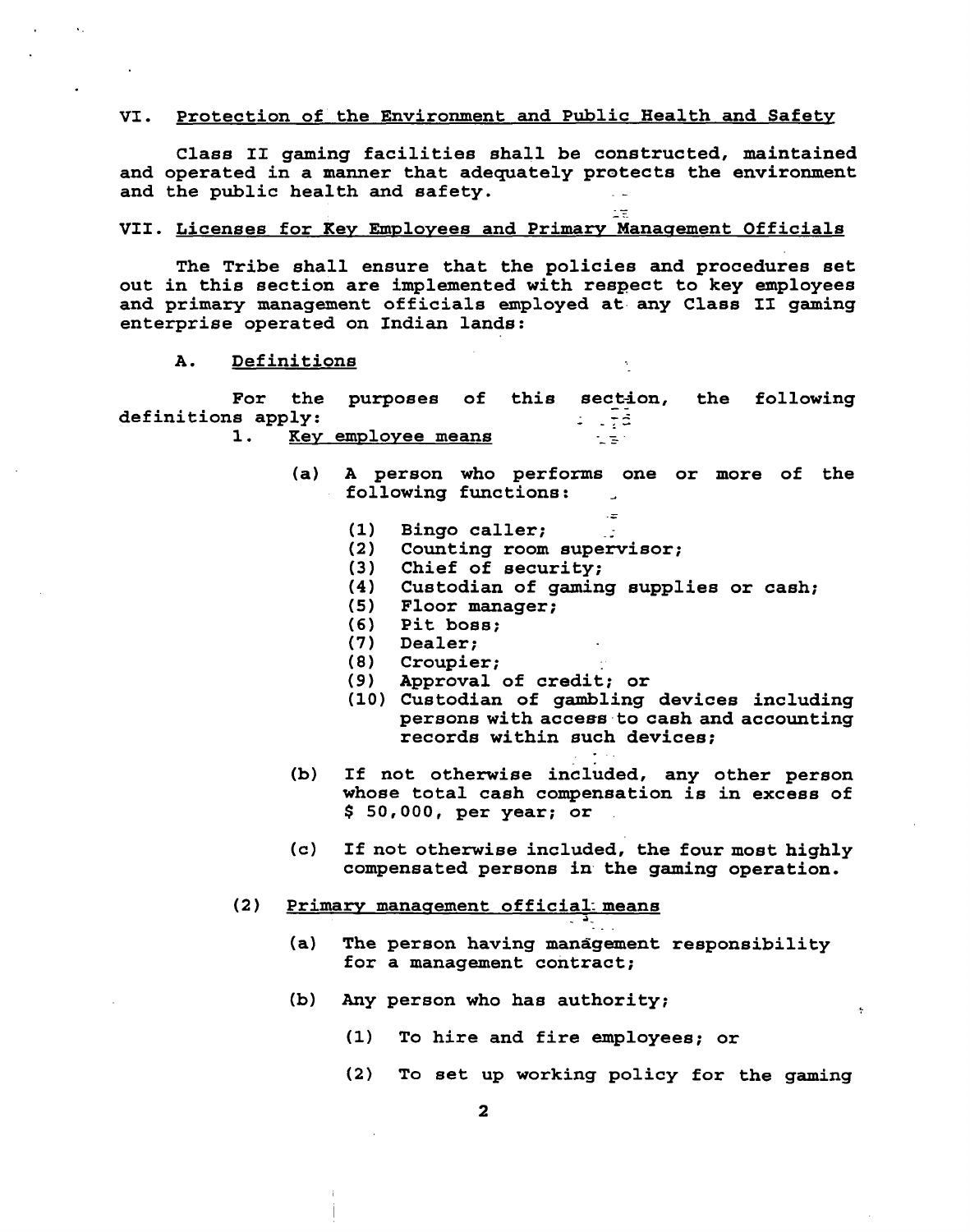#### **operation; or**

**(c) The chief financial officer or other person who has financial management responsibility.** 

#### **B.** Application Forms

**1. The following notice shall be placed on the application form for a key employee or a primary management official before that form is filled out by an applicant:** 

**In compliance with the Privacy Act of 1974, the following information is provided: Solicitation of the information on**  this form is authorized by 25 U.S.C. 2701 et seq. **the requested information is to determine the eligibility of individuals to be employed in a gaming operation. The information will be used by National Indian Gaming Commission members and staff who have need for the information in the performance of their official duties. The information may be disclosed to appropriate Federal, Tribal, State, local, or foreign law enforcement and regulatory agencies when relevant to civil, criminal or regulatory investigations or prosecutions or when pursuant to a requirement by a tribe or the National Indian Gaming Commission in connection with the hiring or firing of an employee, the issuance or revocation of a gaming license, or investigations of activities while associated wit a tribe or gaming operation. Failure to consent to the disclosures indicated in this notice will result in a tribes's being unable to hire you in a primary management official or employee position.** 

**The disclosure of your Social Security Number (SSN) is voluntary. However, failure to supply a SSN may result in errors in processing your application.** 

**2. Existing key employees and primary management officials shall be notified in writing that they shall either:** 

- **(a) Complete a new application form that contains a Privacy Act Notice: or**
- **(b) Sign a statement that contains the Privacy Act notice and consent to the routine uses described in that notice.**

**3. The following notice shall be place on the application form for a key employee or a primary official before that form is filled out by an applicant.** 

> **A false statement on any part of your application may be grounds for not hire you, or for firing you**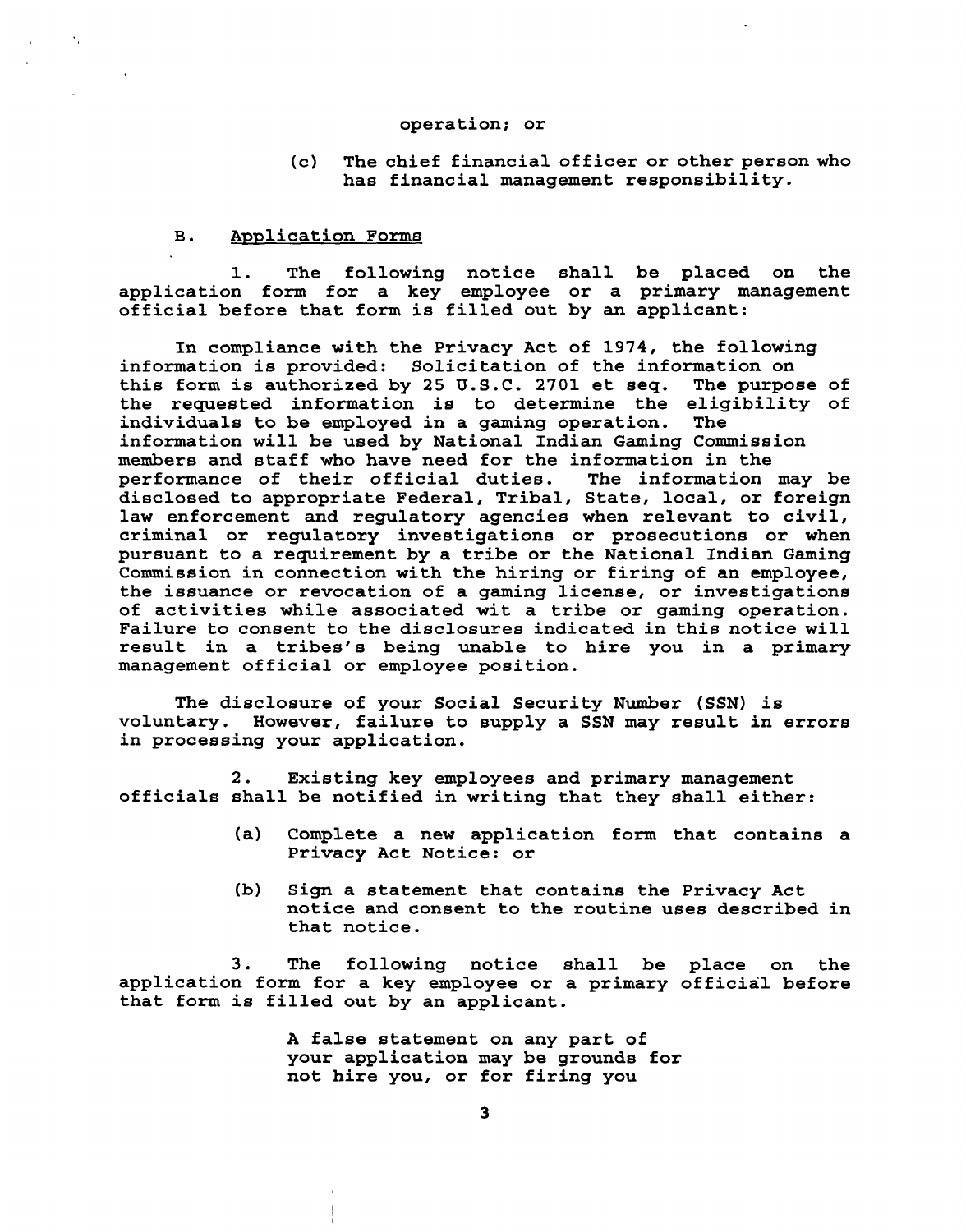**after you begin work. Also, you may be punished for fine or imprisonment. (U.S. Code, Title 18, Section 1001.)** 

**4. The Tribe shall notify in writing existing key employees and primary management officials that they shall either:** 

- **(a) Complete a new application form that contains a notice regarding false statements; or**
- **(b) Sign a statement that contains the notice regarding false statements.**

#### **C.** Background Investigations

**1. The Tribe shall request from each primary management official and from each key employee all of the following information:** 

- **(a) Full name, other names used (oral or written), social security number(s), birth date, place of birth, citizenship, gender, all languages (spoken or written)** ;
- **(b) Currently and for the previous 5 years; business and employment positions held, ownership interest in those businesses, business and residence addresses, and drivers license numbers;**
- **(c) The names and current addresses of at least three personal references, including one personal reference who was acquainted with the applicant during each period of residence listed under paragraph (1) (b) of this section;**
- **(dl Current business and residence telephone numbers;**
- **(e) A description of any existing and previous business relationships with Indian tribes, including ownership interest in those businesses;**
- **(f) A description of any existing and previous business relationships with the gaming industry generally, including ownership interests in those businesses;**
- **(g) The name and address of any licensing or regulatory**  agency with which the person has **application for a license or permit related to gaming, whether or not such license or permit was granted;**
- **(h) For each felony for which there is an ongoing**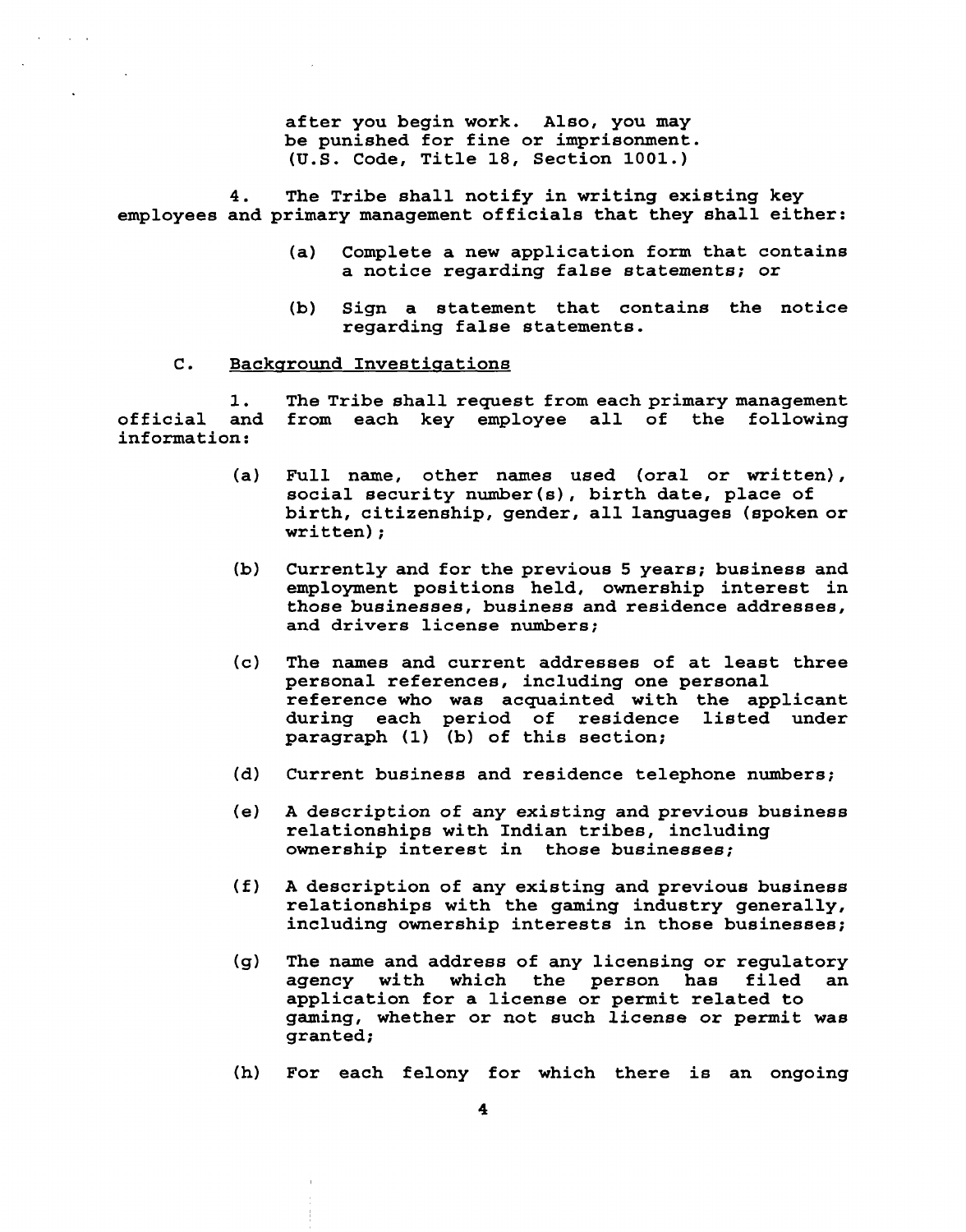**prosecution or a conviction, the charge, the name and address of the court involved, and the date and disposition if any;** 

- **(i) For each misdemeanor conviction or ongoing misdemeanor prosecution (excluding minor traffic violations), within 10 years of the date of the application, the name and address of the court involved and the date and disposition;**
- **(j) For each criminal charge (excluding minor traffic charges), whether or not there is a conviction, if such criminal charge is within ten years of the date of the application and is not otherwise listed pursuant to paragraph (1) (h) or (1) (i) of this section, the criminal charge, the name and address of the court involved and date and disposition;**
- **(k) The name and address of any licensing or regulatory**  agency with which the person has **application for an occupational license or permit, whether or not such license or permit was granted;**
- **(1) A current photograph;**
- **(m) Any other information the Tribe deems relevant; and**
- **(n) Fingerprints consistent with procedures adopted by the Tribe according to 25 C.F.R. 522.2(h).**

2. The Tribe shall conduct an investigation sufficient **to make a determination under subsection D below. In conducting a background investigation, the Tribe or its agent shall promise to keep confidential the identity of each person interviewed in the course of the investigation.** 

**D. Elisibility Determination** 

**The Tribe shall review a person's prior activities, criminal record, if any, and reputation, habits and associations to make a finding concerning the eligibility of a key employee or primary management official for employment in a gaming operation. If the Tribe determines that employment of the person poses a threat to the public interest or to the effective regulation of gaming, or creates or enhances dangers of unsuitable, unfair, or illegal practices and methods and activities in the conduct of gaming, a tribal gaming operation shall not employ that person in a key employee or primary management official position.** 

**E.** Procedures for Forwarding Applications and Reports for **Key Employees and Primary Manasement Officials to the National Indian Gamins Commission**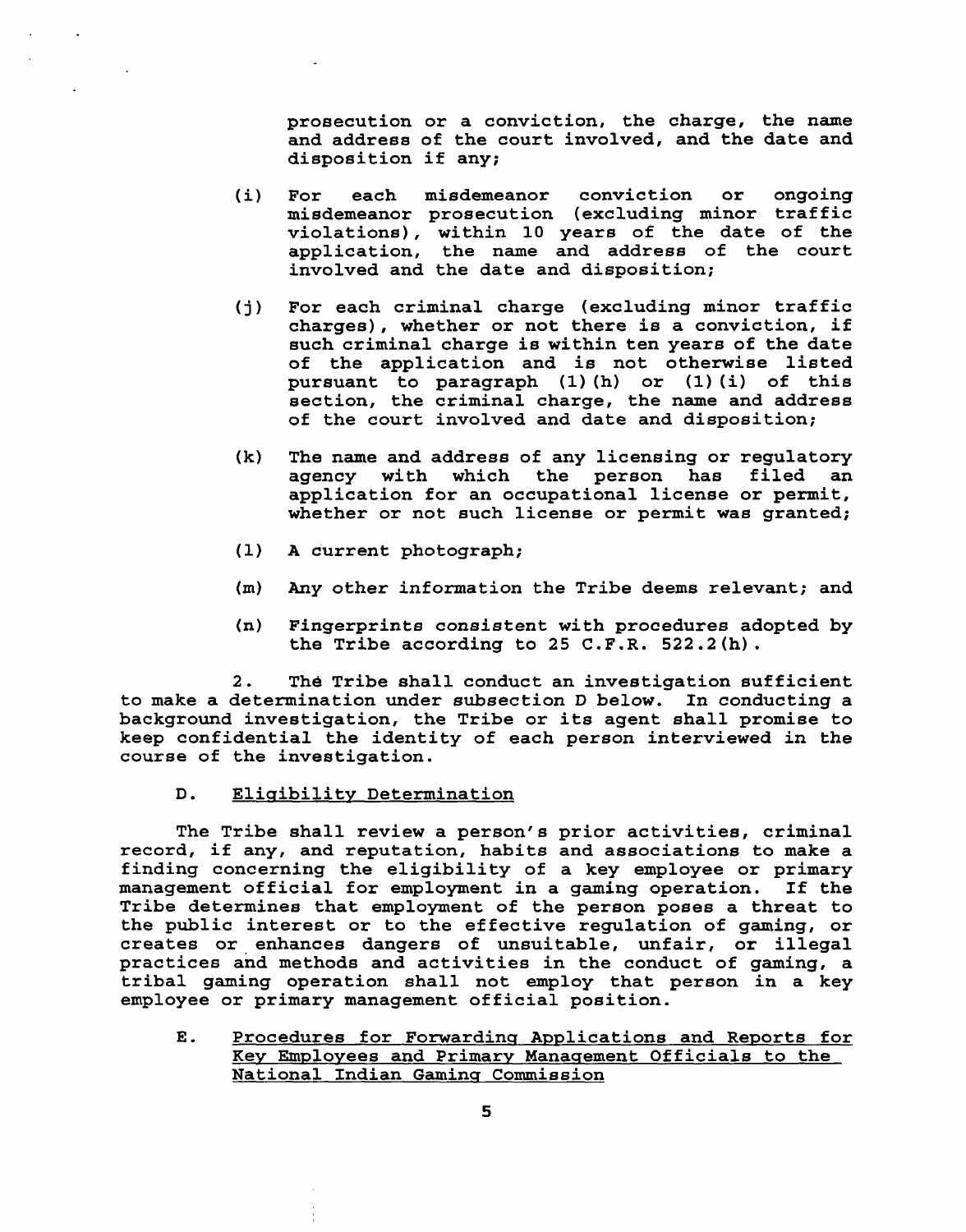**1. When a key employee or primary management official begins work at a gaming operation authorized by this Ordinance, the Tribe shall forward to the National Indian Gaming Commission a completed application for employment and conduct the background investigation and make the determination referred to in subsection D of this section.** 

**2. The Tribe shall forward the report referred to in subsection F of this section to the National Indian Gaming Commission within sixty days after an employee begins work or within sixty days of the approval of this ordinance by the Chairman of the National Indian Gaming Commission.** 

**3. The gaming operation shall not employ as key employee or primary management official ap person who does not have a license after ninety days.** 

#### **F. Report to the National Indian Gamins Commission**

**1. Pursuant to the procedures set out in subsection E of this section, the Tribe shall prepare and forward to the National Indian Gaming commission an investigative report on each background investigation. An investigative report shall include all of the following:** 

- **(a) Steps taken in conducting a background investigation;**
- **(b) Results obtained;**
- **(c) Conclusions reached; and**
- The basis for those conclusions.

**2. The Tribe shall submit, with the report, a copy of the eligibility determination made under subsection D of this section.** 

**3. If a license is not issued to an applicant, the** 

**Tribe;** 

- **(a) Shall notify the National Indian Gaming Commission; and**
- **(b) May forward copies of its eligibility determination and investigative report (if any) to the National Indian Gaming Commission for inclusion in the Indian Gaming Individuals Records System.**

**4. With respect to key employees and primary management officials, the Tribe shall retain applications for employment and reports (if any) of background investigations for inspection by the Chairman of the National Indian Gaming Commission or his or her designee for no less than three years from the date of termination of employment.** 

6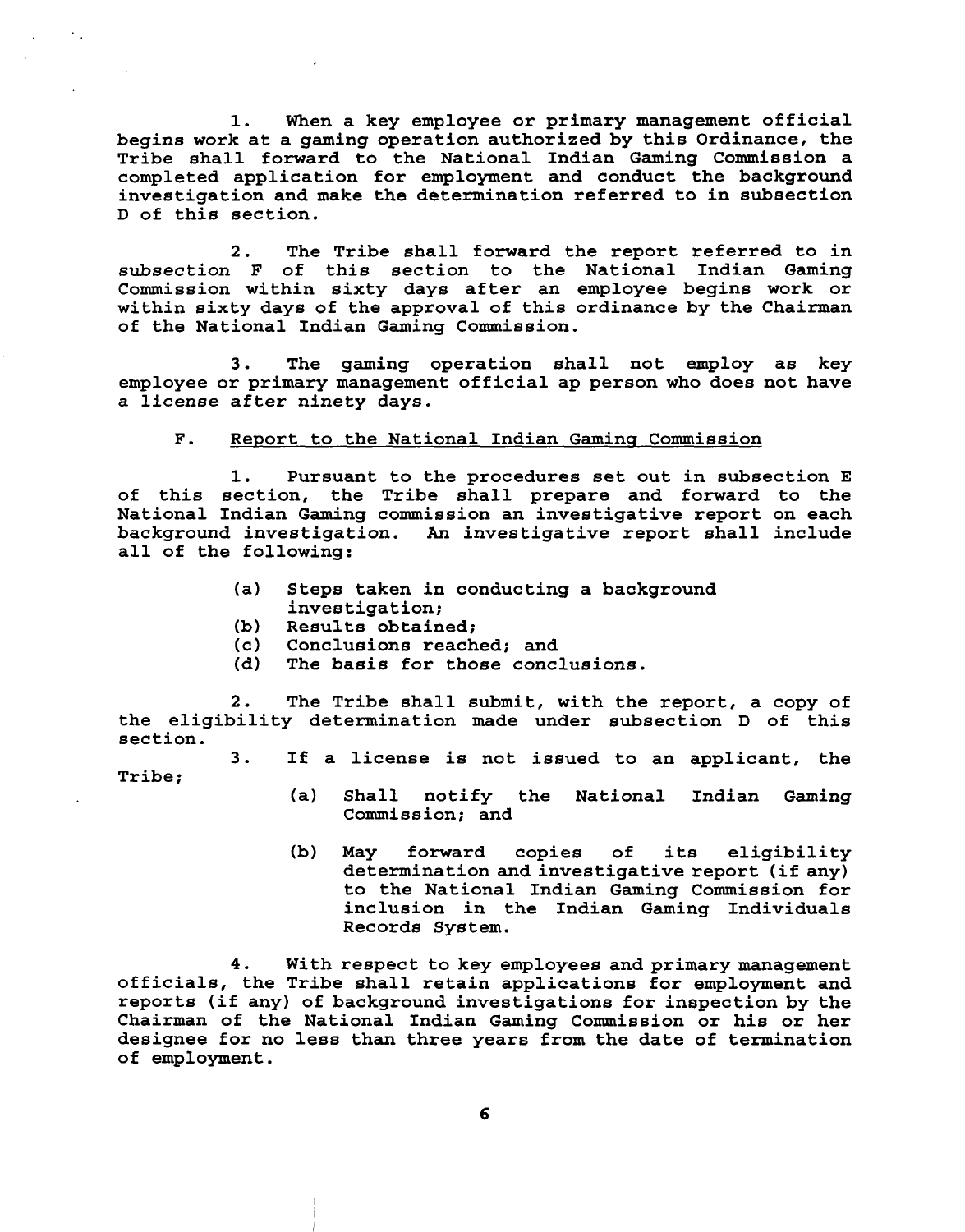#### **G. Grantins a Gamins License**

**1. If, within a thirty day period after the National Indian Gaming Commission received a report, the National Indian Gaming commission notifies the tribe that it has no objection to the issuance of a license pursuant to a license application filed by key employee or a primary management official for whom the Tribe has provided an application and investigative report to the National Indian Gaming Commission, the Tribe may issue a license to such applicant.** 

**2. The Tribe shall respond to a request for additional information from the Chairman of the National Indian Gaming**  Commission concerning a key employee or a primary management official who is the subject of a report. Such a request shall official who is the subject of a report. **suspend the thirty day period under paragraph GI, of this section until the Chairman of the National Indian Gaming receives the additional information.** 

**3. If, within the thirty day period described above, the National Indian Gaming Commission provides the Tribe with a statement itemizing objections to the issuance of a license to a key employee or to a primary management official for whom the Tribe has provided an application and investigative report to the National Indian Gaming Commission, the Tribe shall reconsider the application, taking into account the objections itemized by the National Indian Gaming commission. The Tribe shall make the final decision whether to issue a license to such applicant.** 

#### **H. License Suspension**

**1. If, after the issuance of a gaming license, the Tribe receives from the National Indian Gaming Commission reliable information indicating that a key employee or a primary management official is not eligible for employment under Subsection D above, the Tribe shall suspend such license and shall notify in writing the licensee of the suspension and the proposed revocation.** 

**2. The Tribe shall notify the licensee of a time and a place for a hearing on the proposed revocation of a license.** 

**3. After a revocation hearing, the Tribe shall decide to revoke or to reinstate a gaming license. The Tribe shall notify the National Indian Gaming Commission of its decision.** 

#### **VIII. License Locations**

**The Tribe shall issue a separate license to each place, facility, or location on Indian lands where Class I1 gaming is conducted under this Ordinance.** 

 $\overline{\mathbf{z}}$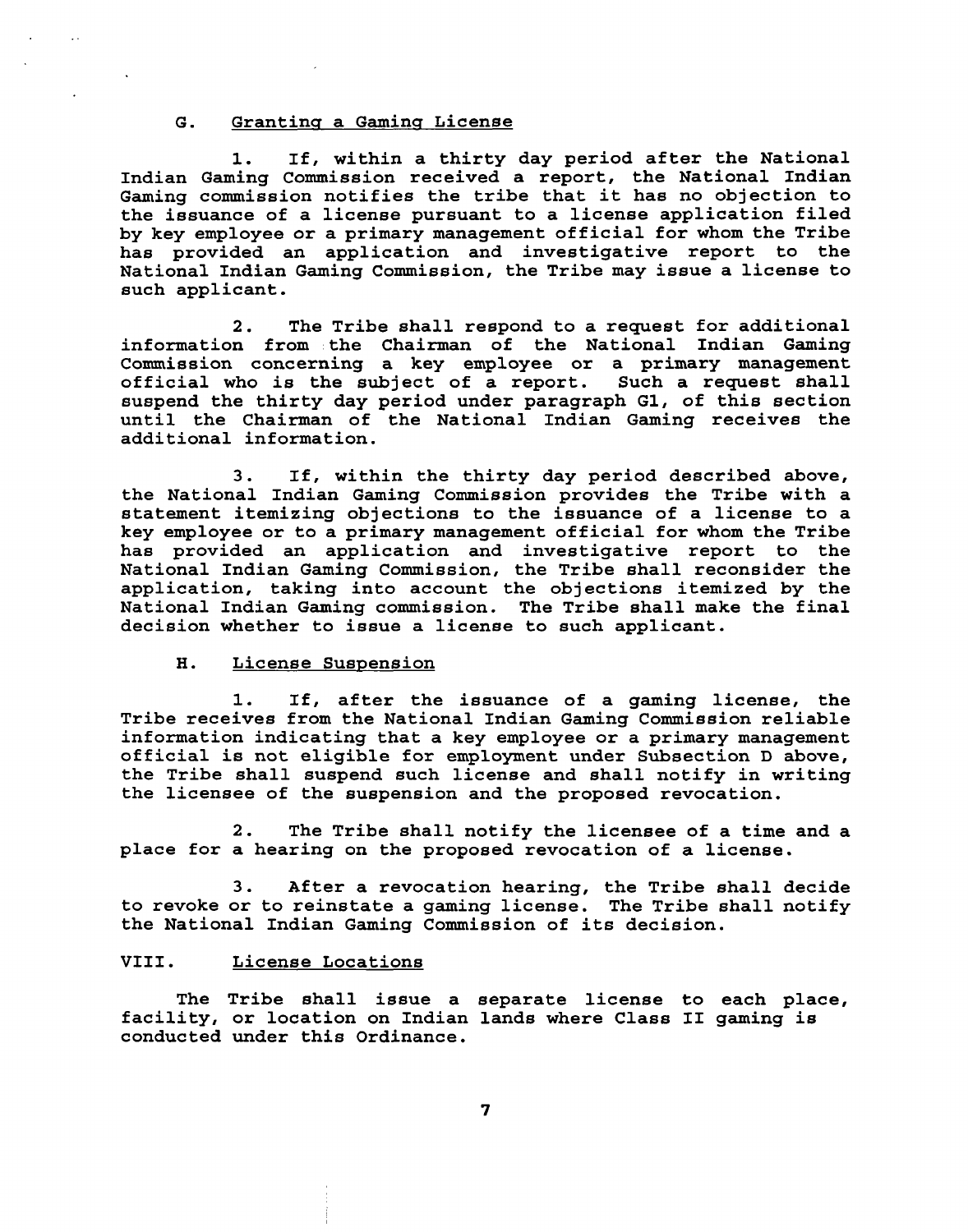#### IX. Background Investigation/Patron Dispute Procedures

**Background investigations of key employees and primary management officials shall be conducted in accordance with the procedures contained in Attachment No. 1. Resolution of patron disputes shall be handled in accordance with the procedures contained in Attachement No. 2.** 

#### **X. Reveal**

**All prior gaming Ordinances are hereby repealed.** 

#### **XI. Effective Date, Amendment, Reveal**

**This Ordinance shall be adopted by a majority vote of the Augustine Tribe. This Ordinance shall be amended or repealed in the same manner. This Ordinance shall be effective upon approval by the National Indian Gaming Commission.** 

#### **CERTIFICATION**

**This is to certify that the foregoing Class I1 Gaming**  Ordinance was duly adopted by the Augustine Band of Mission Indians<br>on \_\_\_\_\_\_\_\_\_\_\_\_\_\_\_\_\_\_\_\_\_\_\_\_\_\_\_\_\_\_, 1997, by approval of Tribal **chairperson Mary Ann Martin, as the sole adult tribal member of the** <br>Chairperson Mary Ann Martin, as the sole adult tribal member of the **Augustine Band.** 

**MARY ANN ANN MARY AN** 

Augustine Band of Mission Indians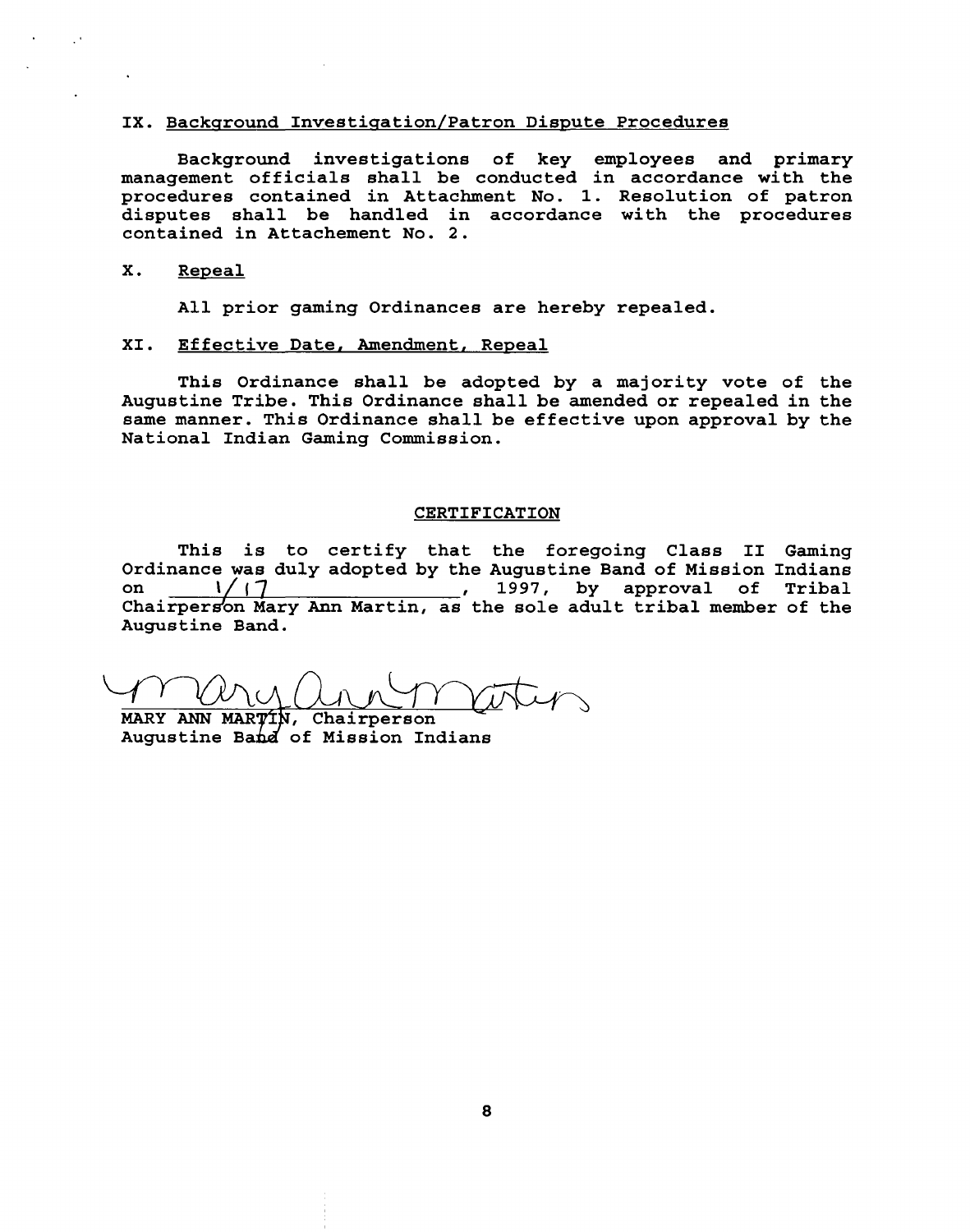# **ATTACHMENT NO. 1** *z***<sub>3</sub>/y<sub>29</sub> <b>***g***<sub>1997</sub> CLASS II GAMING ORDINANCE**

# **PROCEDURES FOR BACKGROUND INVESTIGATIONS OF KEY EMPLOYEES AND PRIMARY MANAGEMENT OFFICIALS OF THE AUGUSTINE TRIBAL GAMING FACILITY**

1. Responsibility for the Investigations. The Augustine Band of Mission Indians (hereafter Band or Tribe), through the Augustine Gaming Commission, appointed by the Augustine Tribe, shall be responsible for ensuring that background investigations are conducted concerning all key employees and primary management officials, as defined in section 7(A) of the Tribe's Class II Gaming Ordinance, of its tribal gaming facility, as required by 25 C.F.R. section 522.2(b).

2. Conduct of the Background Investigations. The Tribe designates the Augustine Gaming Commission to conduct said background investigations.

**3.** Procedures for the Background Investigations. In order to provide a basis for the Tribe, through its appointed gaming commission, to make a finding concerning the eligibility for employment in a gaming operation, said background investigations shall include:

a. Verification by written or oral communication of the information submitted by the applicant;

b. An inquiry into the applicant's prior activities, criminal record, if any, and reputation, habits and associations;

c. Interviews with a sufficient number of people such as former employers, personal references, and others with sufficient knowledge of said applicant;

d. Documentation setting forth the disposition of all potential problem areas and disqualifying information which is obtained;

e. The obtaining and processing of fingerprints from each applicant. The Tribe has created the Augustine Police Department, Background's Unit, to assist the Gaming Commission, and designates that agency to obtain said fingerprinting, and designates the National Indian Gaming Commission to process said fingerprint cards through the Federal Bureau of Investigation.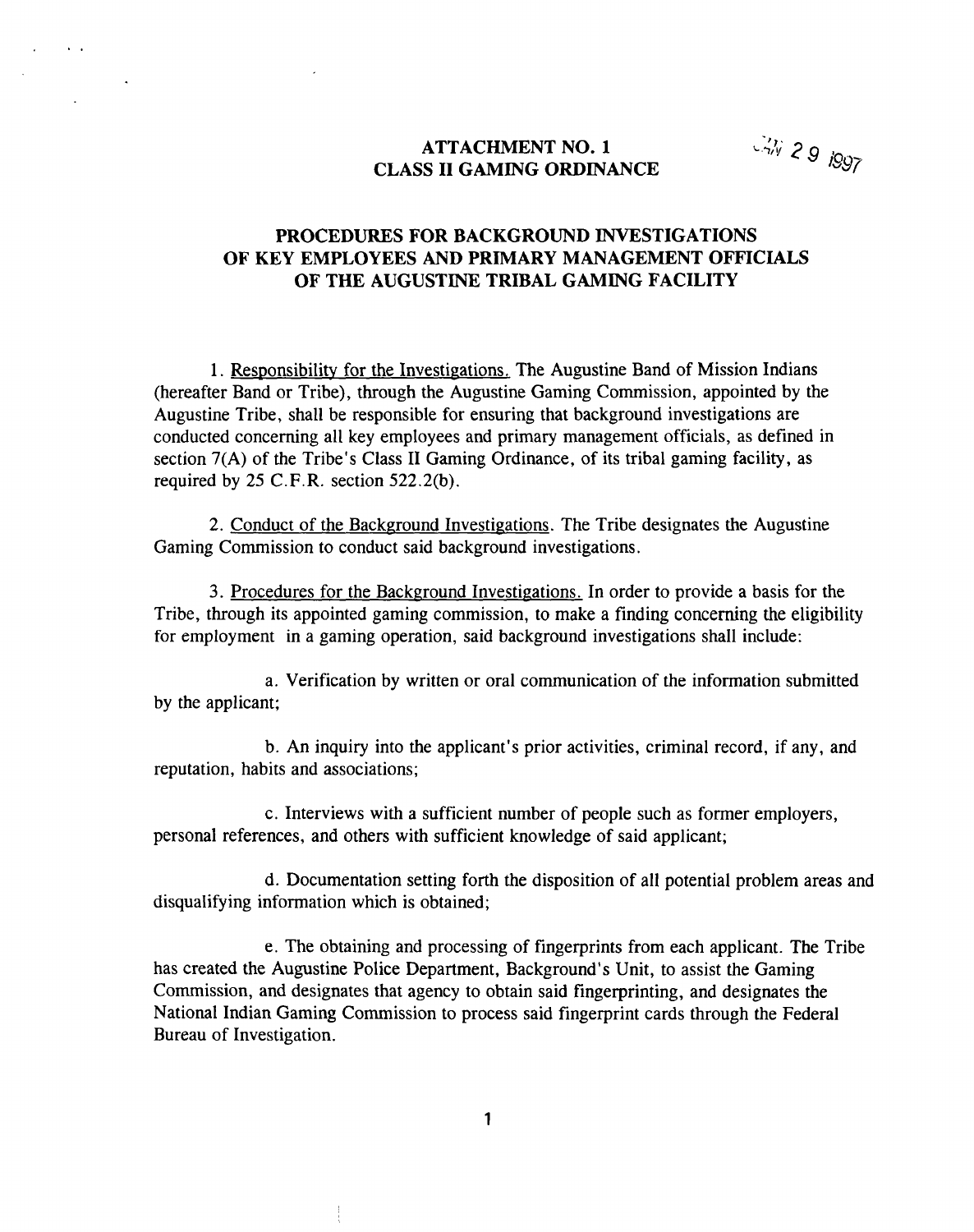4. Reports Regarding the Background Investigations. Reports regarding all background investigations shall be reviewed and approved by the Augustine Gaming Commission. Said reports shall set forth the following:

a. The steps taken in conducting the background investigations;

b. The results obtained.

 $\mathcal{L}^{(1,1)}$ 

 $\ddot{\phantom{a}}$ 

- c. The conclusions reached; and
- d. The bases for those conclusions.

5. Submission of Reports to Commission. The members of the Augustine Gaming Commission, appointed by the Augustine Tribe, shall be responsible for submitting the reports referred to above to the National Indian Gaming Commission.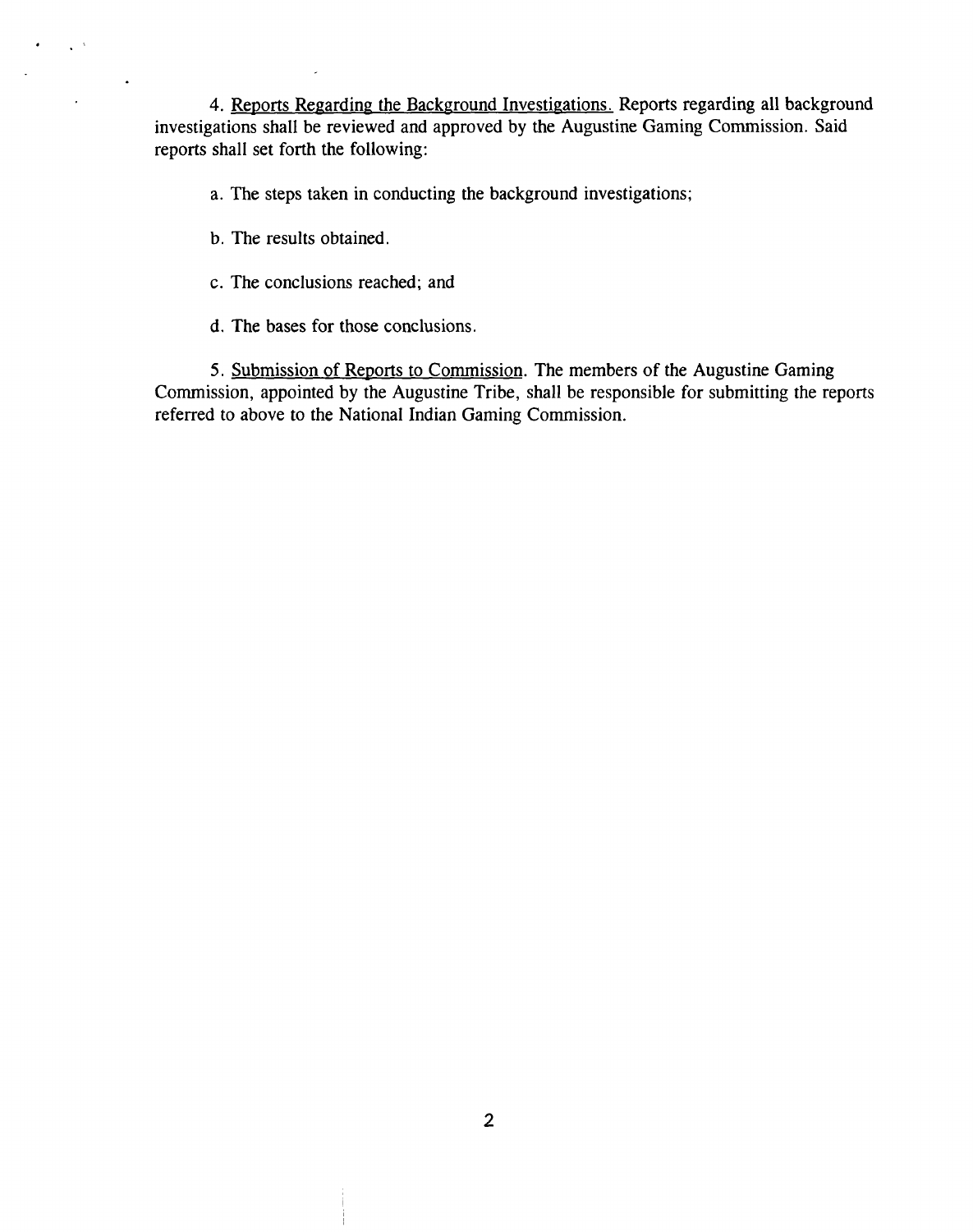$C_1 \gtrsim 0.005$ 

#### **ATTACHMENT NO. 2 CLASS I1 GAMING ORDINANCE**

#### **RESOLUTION OF PATRON DISPUTES**

#### **1. Dispute Resolution Procedures.**

 $\bullet$ 

(a) Whenever a patron of the gaming facility disputes the resolution of a conflict by the General Manager (GM) of the gaming facility or its employee(s), whether such dispute concerns payment of alleged winnings to a patron or other matters, and the GM and the patron are unable to resolve the dispute to the satisfaction of the patron, the GM shall inform the patron of his/her right to request that the Augustine Gaming Commission conduct an investigation. The Augustine Gaming Commission shall conduct whatever investigation it deems necessary and shall determine what resolution of the dispute shall be made.

(b) **Notice to Patrons.** Within thirty **(30)** days after the date that the Augustine Gaming Commission first receives notification from the GM of a request to conduct an investigation, or a request directly from a patron, the Augustine Gaming Commission shall mail written notice by certified mail, return receipt requested, to the GM and to the patron setting forth the decision resolving the dispute.

(c) **Effective Date of Decision.** The decision of the Commission shall be effective on the date it is received by the patron, as reflected on the return receipt.

 $\mathbf{1}$